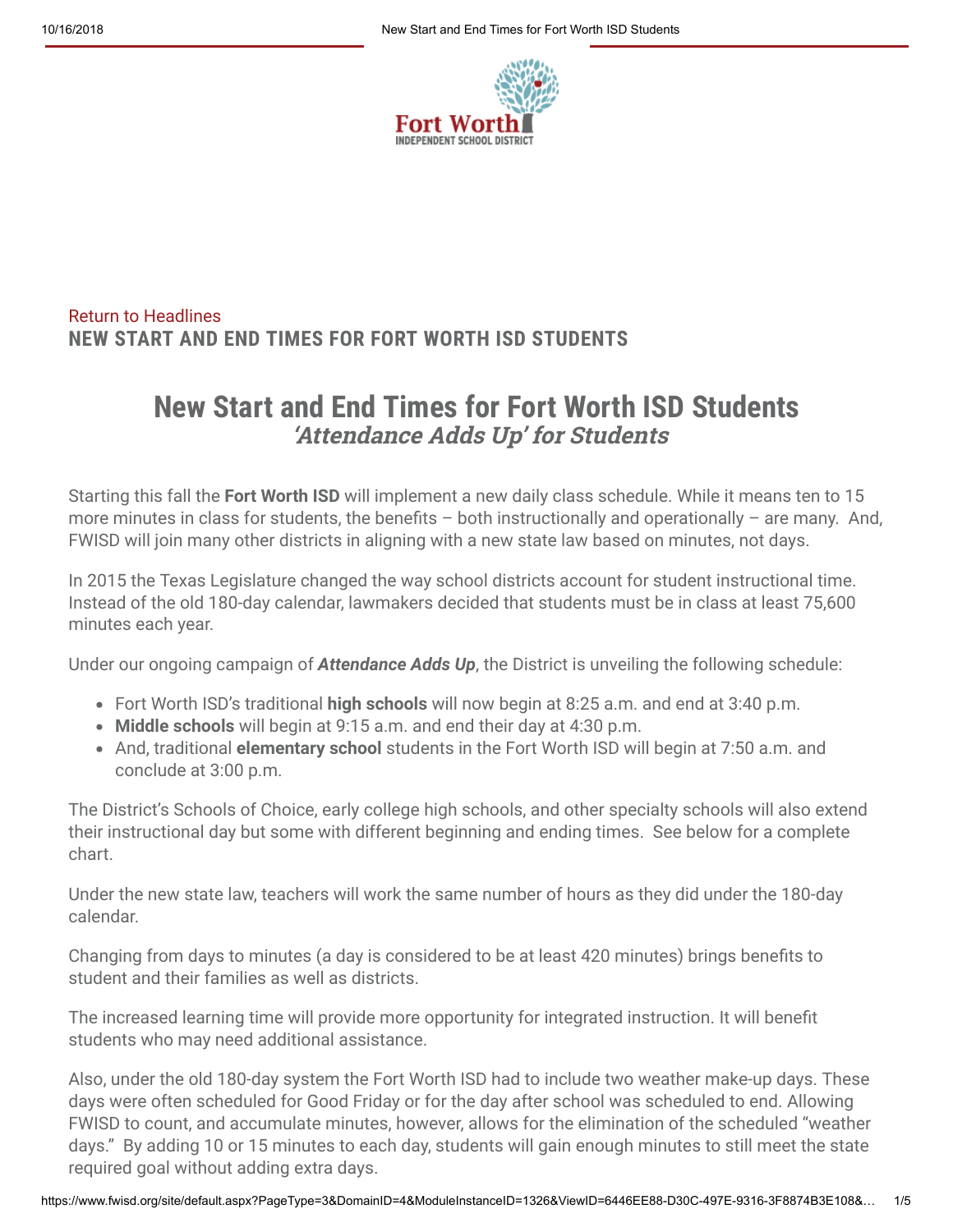The message of *Attendance Adds Up* –which, when launched, addressed the importance of going to school every day, now also means making every minute count!



## NEW START AND END TIMES: SECONDARY

| <b>HIGH SCHOOL</b>                                                  | <b>START TIME</b>              | <b>END TIME</b>              |  |  |  |
|---------------------------------------------------------------------|--------------------------------|------------------------------|--|--|--|
| Students (7hrs 15 min)                                              | 8:25 A.M.                      | 3:40 P.M.                    |  |  |  |
| Teachers                                                            | 8:15 A.M.                      | 3:45 P.M.                    |  |  |  |
|                                                                     |                                |                              |  |  |  |
| <b>MIDDLE SCHOOL</b><br>Students (7hrs 15 min)                      | <b>START TIME</b><br>9:15 A.M. | <b>END TIME</b><br>4:30 P.M. |  |  |  |
| Teachers (7hrs 30 min)                                              | 9:05 A.M.                      | 4:35 P.M.                    |  |  |  |
|                                                                     |                                |                              |  |  |  |
| <b>EXCEPTIONS</b>                                                   | <b>START TIME</b>              | <b>END TIME</b>              |  |  |  |
| Benbrook Middle-High                                                |                                |                              |  |  |  |
| Students (7hrs 15 min)                                              | 8:25 A.M.                      | 3:40 P.M.                    |  |  |  |
| Teachers                                                            | 8:15 A.M.                      | 3:45 P.M.                    |  |  |  |
| TCC South/FWISD Collegiate, Marine Creek Collegiate                 |                                |                              |  |  |  |
| Students (7hrs 20 min)                                              | 8:00 A.M.                      | 3:20 P.M.                    |  |  |  |
| Teachers (7hrs 30 min)                                              | 7:55 A.M.                      | 3:25 P.M.                    |  |  |  |
| Texas Academy of Biomedical Sciences                                |                                |                              |  |  |  |
| Students (7hrs 25 min)                                              | 8:00 A.M.                      | 3:25 P.M.                    |  |  |  |
| Teachers (7hrs 30 min)                                              | 7:55 A.M.                      | 3:25 P.M.                    |  |  |  |
| Trimble Tech, I.M. Terrell Academy, Young Men's Leadership Academy, |                                |                              |  |  |  |
| Young Women's Leadership Academy<br>Students (7hrs 15 min)          | 8:10 A.M.                      | 3:25 P.M.                    |  |  |  |
| Teachers (7hrs 30 min)                                              | 8:00 A.M.                      | 3:30 P.M.                    |  |  |  |
|                                                                     |                                |                              |  |  |  |
| World Languages Institute<br>Students (7hrs 15 min)                 | 8:25 A.M.                      | 3:40 P.M.                    |  |  |  |
| Teachers (7hrs 30 min)                                              | 8:20 A.M.                      | 3:50 P.M.                    |  |  |  |
|                                                                     |                                |                              |  |  |  |
| Como Montessori, Daggett Montessori                                 |                                |                              |  |  |  |
| Students (7hrs 10 min)<br>Tagehare / 7hm 20 min)                    | 7:50 A.M.<br>$7.40 \land M$    | 3:00 P.M.<br>$3.10$ PM       |  |  |  |

https://www.fwisd.org/site/default.aspx?PageType=3&DomainID=4&ModuleInstanceID=1326&ViewID=6446EE88-D30C-497E-9316-3F8874B3E108&… 2/5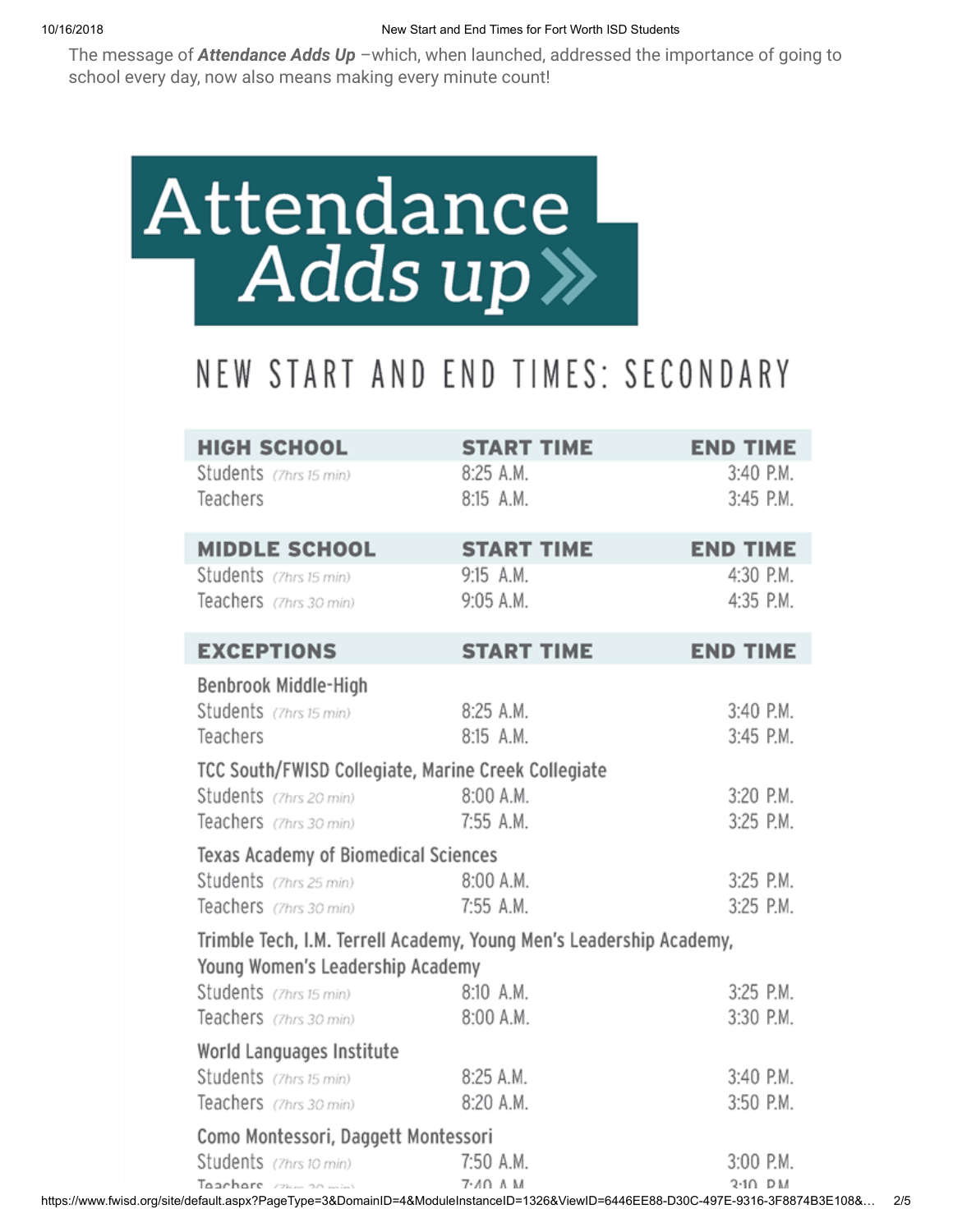#### Leadership Academy at Forest Oak Middle School

Students (Bhrs) Teachers (8hrs 30 min)

8:00 A.M. 7:40 A.M.

| 4:00 P.M. |  |
|-----------|--|
| 4:10 P.M. |  |

# Attendance Adds up »

### NEW START AND END TIMES: ELEMENTARY

|                   | ELEMENTARY SCHOOL START TIME                                                        |                   | <b>END TIME</b> |  |
|-------------------|-------------------------------------------------------------------------------------|-------------------|-----------------|--|
|                   | Students (7hrs 10 min) 7:50 A.M.                                                    |                   | 3:00 P.M.       |  |
|                   | Teachers (7hrs 30 min)                                                              | 7:40 A.M.         | 3:10 P.M.       |  |
|                   | <b>PRE-KINDERGARTEN</b>                                                             | <b>START TIME</b> | <b>END TIME</b> |  |
|                   | Students (6hrs 25 min)                                                              | 7:50 A.M.         | 2:15 P.M.       |  |
|                   | Teachers (7hrs 30 min)                                                              | 7:40 A.M.         | 3:10 P.M.       |  |
| <b>EXCEPTIONS</b> |                                                                                     | <b>START TIME</b> | <b>END TIME</b> |  |
|                   | M.G. Ellis Kindergarten                                                             |                   |                 |  |
|                   | Students (7hrs 10 min)                                                              | 8:00 A.M.         | 3:10 P.M.       |  |
|                   | Teachers (7hrs 30 min)                                                              | 7:50 A.M.         | 3:20 P.M.       |  |
|                   | MG Ellis Pre-Kindergarten                                                           |                   |                 |  |
|                   | Students (6hrs 25 min)                                                              | 8:00 A.M.         | 2:25 P.M.       |  |
|                   | Teachers (7hrs 30 min)                                                              | 7:50 A.M.         | 3:20 P.M.       |  |
|                   | Riverside ALC (PK - 5)                                                              |                   |                 |  |
|                   | Students (7hrs 10 min)                                                              | 7:50 A.M.         | 3:00 P.M.       |  |
|                   | Teachers (7hrs 30 min)                                                              | 7:40 A.M.         | 3:10 P.M.       |  |
|                   | Leadership Academy at Como, Maude Logan, Mitchell Boulevard<br>and John T. White ES |                   |                 |  |
| Students (8hrs)   |                                                                                     | 8:00 A.M.         | 4:00 P.M.       |  |
|                   | Teachers (8hrs 30 min)                                                              | 7:40 A.M.         | 4:10 P.M.       |  |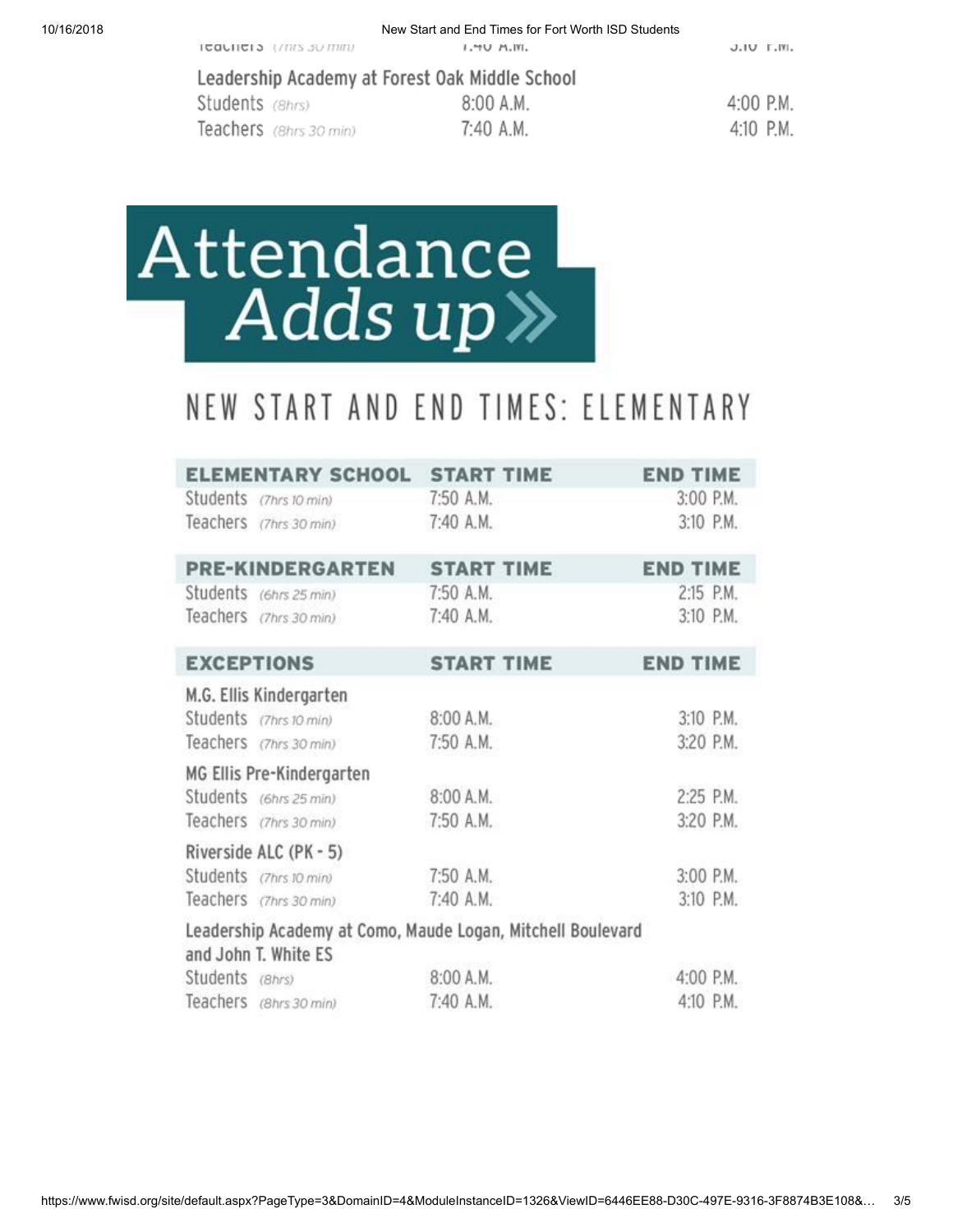## Attendance Adds up »

## NEW START AND END TIMES: OTHER CAMPUSES

| <b>SCHOOL</b>                              | <b>START TIME</b> | <b>END TIME</b> |
|--------------------------------------------|-------------------|-----------------|
| Boulevard Heights, Transition Center, LEAP |                   |                 |
| Students (7hrs 10 min)                     | 8:10 A.M.         | 3:20 P.M.       |
| Teachers (7hrs 30 min)                     | 8:00 A.M.         | 3:30 P.M.       |
| International Newcomers Academy            |                   |                 |
| Students (7hrs 15 min)                     | 8:25 A.M.         | 3:40 P.M.       |
| Teachers (7hrs 30 min)                     | 8:20 A.M.         | 3:50 P.M.       |
| Jo Kelly                                   |                   |                 |
| Students (K-12) (7hrs 10 min)              | 7:50 A.M.         | 3:00 P.M.       |
| Students (EE) (6hrs 25 min)                | 7:50 A.M.         | 2:15 P.M.       |
| Teachers (7hrs 30 min)                     | 7:40 A.M.         | 3:10 P.M.       |
| Metro Opportunity High School              |                   |                 |
| Students (7hrs 15 min)                     | 8:25 A.M.         | 3:40 P.M.       |
| Teachers (7hrs 30 min)                     | 8:15 A.M.         | 3:45 P.M.       |
| Middle Level Learning Center               |                   |                 |
| Students (7hrs 15 min)                     | 9:15 A.M.         | 4:30 P.M.       |
| Teachers (7hrs 30 min)                     | 9:05 A.M.         | 4:35 P.M.       |
| Success High School                        |                   |                 |
| Students (7hrs 15 min)                     | 8:10 A.M.         | 3:25 P.M.       |
| Teachers (7hrs 30 min)                     | 8:00 A.M.         | 3:30 P.M.       |
| Success Evening: Monday - Thursday         |                   |                 |
| Students (5hrs 47 min)                     | 4:00 P.M.         | 9:47 P.M.       |
| Teachers (Bhrs)                            | 2:00 P.M.         | 10:00 P.M.      |
| Success Evening: Friday                    |                   |                 |
| Students (3hrs 40 min)                     | 4:00 P.M.         | 7:40 P.M.       |
| Teachers (5hrs 30 min)                     | 2:30 P.M.         | 8:00 P.M.       |